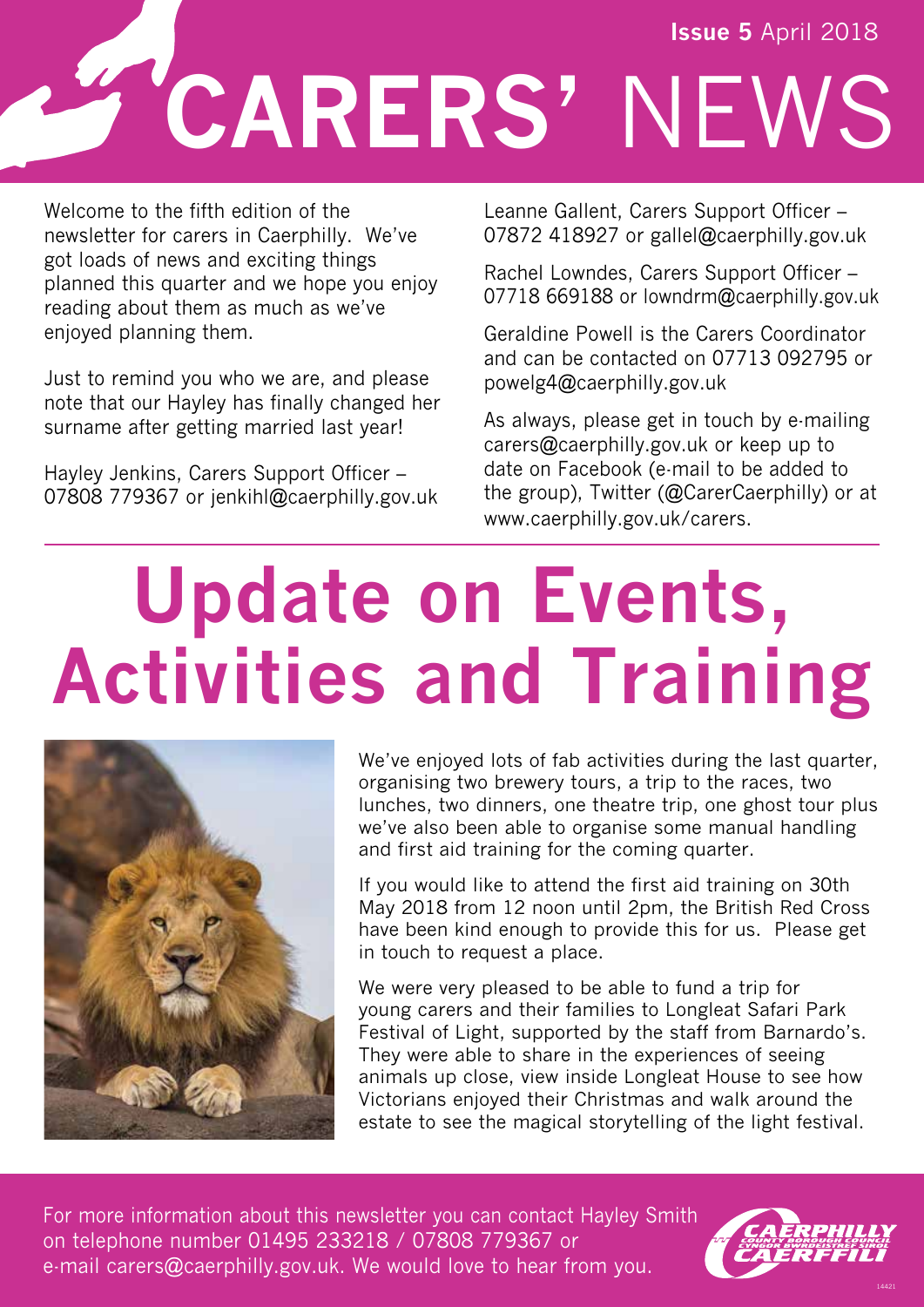### **Continued**

Here are some comments from the attendees.

*"Had a lovely day today. It would be nice if there were more day trips available for families. The lights were lovely and we really enjoyed the day. Thank you to Gill and Sarah who chaperoned the trip."* 

*"Had a fabulous time feeding the sea lions and looking at the other animals. Loved the fact all the family could go to make precious memories together. The lights were amazing and the organisers also made us feel welcome. Would love to do more things like this. Many thanks."*

*"Absolutely fabulous experience. Animal Kingdom was fantastic. My children loved seeing all the animals up close. Thank you for providing this trip - a magical experience of creating memories with my family."*

*"What a wonderful day! My family loved it from start to finish and precious time we can't always get together. Thank you to Gill and Sarah for making us feel so welcome and included in this special day."*

### **Upcoming Events and Activities**

We all know this is the most exciting part of the newsletter which is why we have left it until the middle of the newsletter! As usual, although this is what we have booked so far, more events and activities get added as time goes on, so it's always best to check on our Facebook group or the website to see the most up to date list.

Thursday 19th April 2018 at 6pm – Bowling for 20 carers at Tenpin, Nantgarw.

Monday 23rd April 2018 at 10am until 3pm – Spa day for 10 carers, including lunch at Bryn Meadows Hotel and Spa, Ystrad Mynach.

Wednesday 25th April 2018 at 7:30pm – Fat Friends the Musical at Wales Millennium Centre, Cardiff. (No transport provided, sorry.)

Thursday 26th April 2018 at 12 noon – Lunch at Ystrad Mynach College.

Monday 30th April 2018 at 10am until 2pm – Open Garden Event at Trevelyan Court, Lansbury Park. Garden boxes, planters, advice, raffle, refreshments and freebies. All welcome (no restriction on numbers).

Saturday 19th May 2018 at 10am until 3pm – Spa day for 10 carers, including lunch at Bryn Meadows Hotel and Spa, Ystrad Mynach.



#### **CARERS WEEK**

Tuesday 12th June 2018 from 11:30am until 3pm – Trip to Cefn Mably Farm for people with dementia and their carers. Transport provided. Organised in conjunction with the Memory Assessment Service.

Wednesday 13th June 2018 at 10am until 3pm – Spa day for 10 carers, including lunch at Bryn Meadows Hotel and Spa, Ystrad Mynach.

Thursday 14th June 2018 at 2pm – Afternoon tea at the Newbridge Memo. Organised in conjunction with the Memory Assessment Service.

Friday 15th June 2018 (Doors 5pm) – The Bootleg Beatles at Caerphilly Castle.



Friday 29th June 2018 from 10:30am until 2:30pm. Carers Consultation Event – Shappelle's Dance Centre, Ystrad Mynach. Lunch provided; please contact us to book a place so we have an idea of numbers.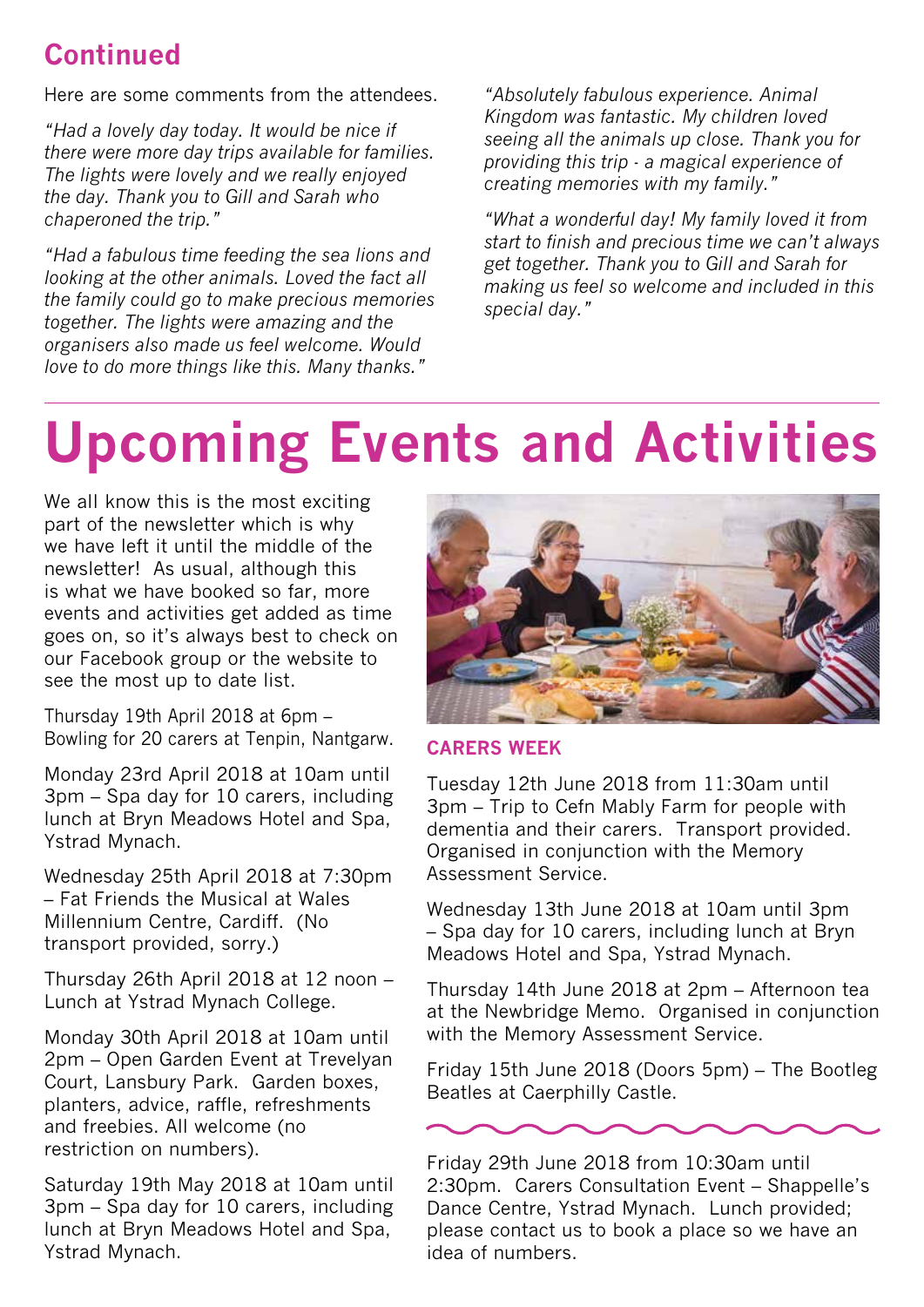### **Carers' Summer Ball – A Celebration of Carers in Caerphilly**

**Saturday 7th July 2018 from 5pm until 11pm. Bryn Meadows Golf, Hotel & Spa. Two course meal to be served at 6pm.**

**Saturday 14th July 2018 at 2:30pm – War Horse at Wales Millennium Centre, Cardiff.**

**Thursday 19th July 2018 at 10am until 3pm – Spa day for 10 carers, including lunch at Bryn Meadows Hotel and Spa, Ystrad Mynach.**

**Friday 28th September 2018 at 7:30pm – An Evening of Mediumship with Sue Clements at the Newbridge Memo.**

Limited places are available to most events but we do try and share these out fairly. To enquire about any of them, please get in touch. If you put your name down for something and we don't let you know

you've been successful, please assume you haven't got a place.

All these activities are paid for to show our appreciation of carers and the hard work they do. Where possible, we will try to ensure that everyone showing an interest gets a chance to attend at least one event or activity.

This quarter, we would also like to make a plea. While we know that things happen that sometimes mean you are unable to come on the day, where possible, please do let us know you cannot come as we can then offer places to other carers.

### **Carers Groups**

Here are the details of the groups we currently run:

#### **Bargoed**

The Bargoed carers group will meet on the fourth Wednesday of the month from 2pm – 3:30pm in Bargoed Library. Please come and join us and you can chat with others who have experience of a caring role.

#### **Blackwood**

The Blackwood carers group will meet on the last Tuesday of the month from 1pm – 2:30pm in the Sirhowy (Wetherspoon's), Blackwood. Please come and join us and you can chat with others who have experience of a caring role.

#### **Caerphilly**

The Caerphilly carers group will meet on the first Friday of the month from 2pm – 3:30pm in Caerphilly Library. Please come and join us for a tea or coffee and biscuit, where you can chat with others who have experience of a caring role.



#### **Risca**

The Risca carers group will meet on the second Thursday of the month from 2pm – 3:30pm in Risca Library. Please come and join us for a tea or coffee and biscuit, where you can chat with others who have experience of a caring role.

#### **Rhymney**

The Rhymney carers group will meet on the third Wednesday of the month from 11am – 12:30pm in Rhymney Library. Please come and join us for a tea or coffee and biscuit, where you can chat with others who have experience of a caring role.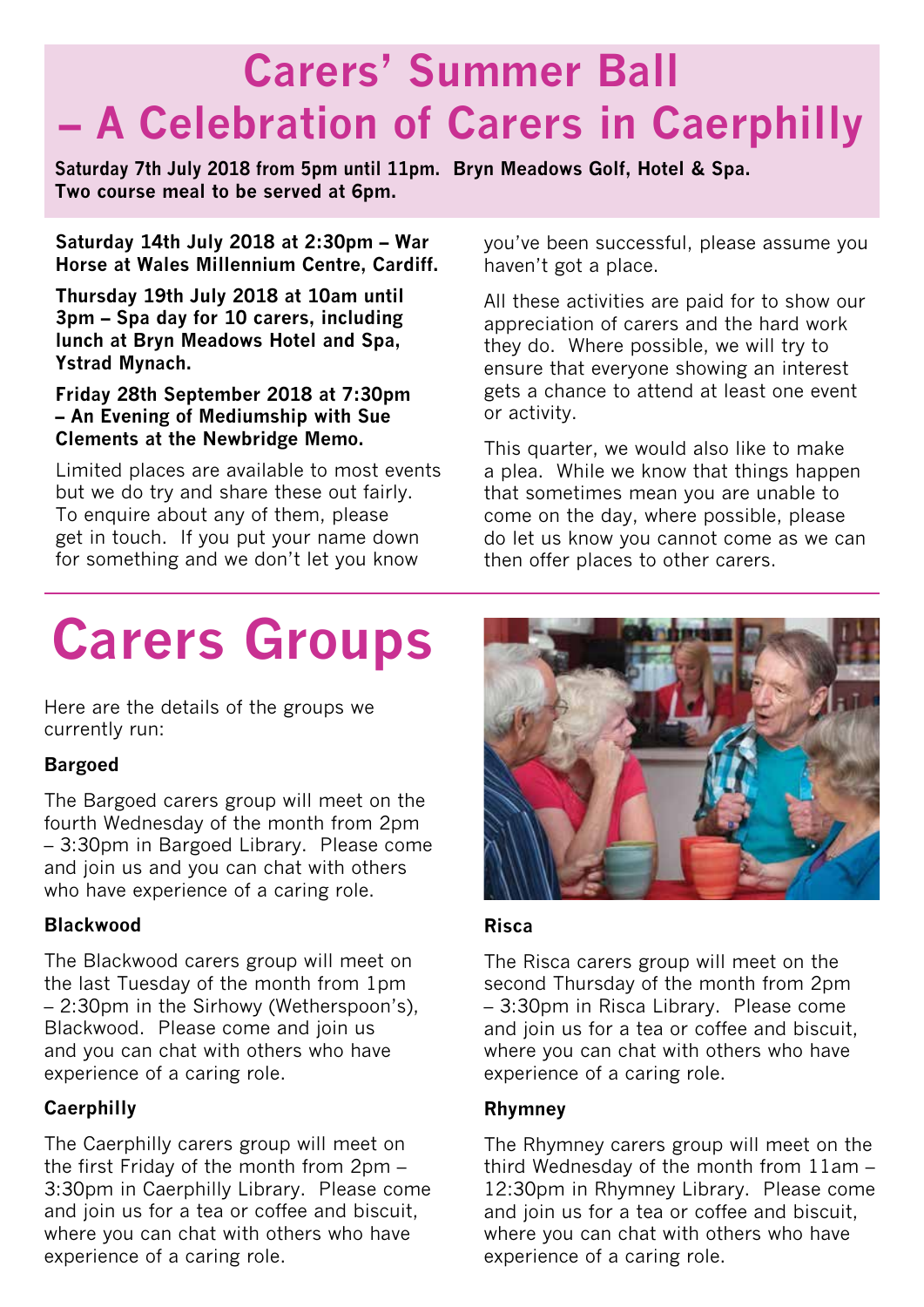### **Blackwood Stroke Support Group**

*Have you suffered a stroke? Are you a Carer for someone who has had a stroke?* **We can help**

#### **There is still a life to be enjoyed after a stroke**

We are a recently formed Support Group of the national Stroke Association with members throughout the Caerphilly Borough. We meet at

#### **Cefn Glas ExtraCare Scheme in Blackwood (NP12 1HD)**

Thursdays from 10am to 12 noon to socialise and organise in house activities and monthly trips.

Guest Speakers on topics like:

**Benefit grants & claims Wills/probate by a Solicitor Personal and home security by Police Home fire safety by Fire Service Monthly trips to walk around local parks followed by lunch Shows at Blackwood Miners Institute Rugby internationals Xmas dinner Fundraising activities**

Why not come along and enjoy a warm welcome in a family atmosphere?

Contact Mike Rees for more information on 07941 786918. cymdeithas







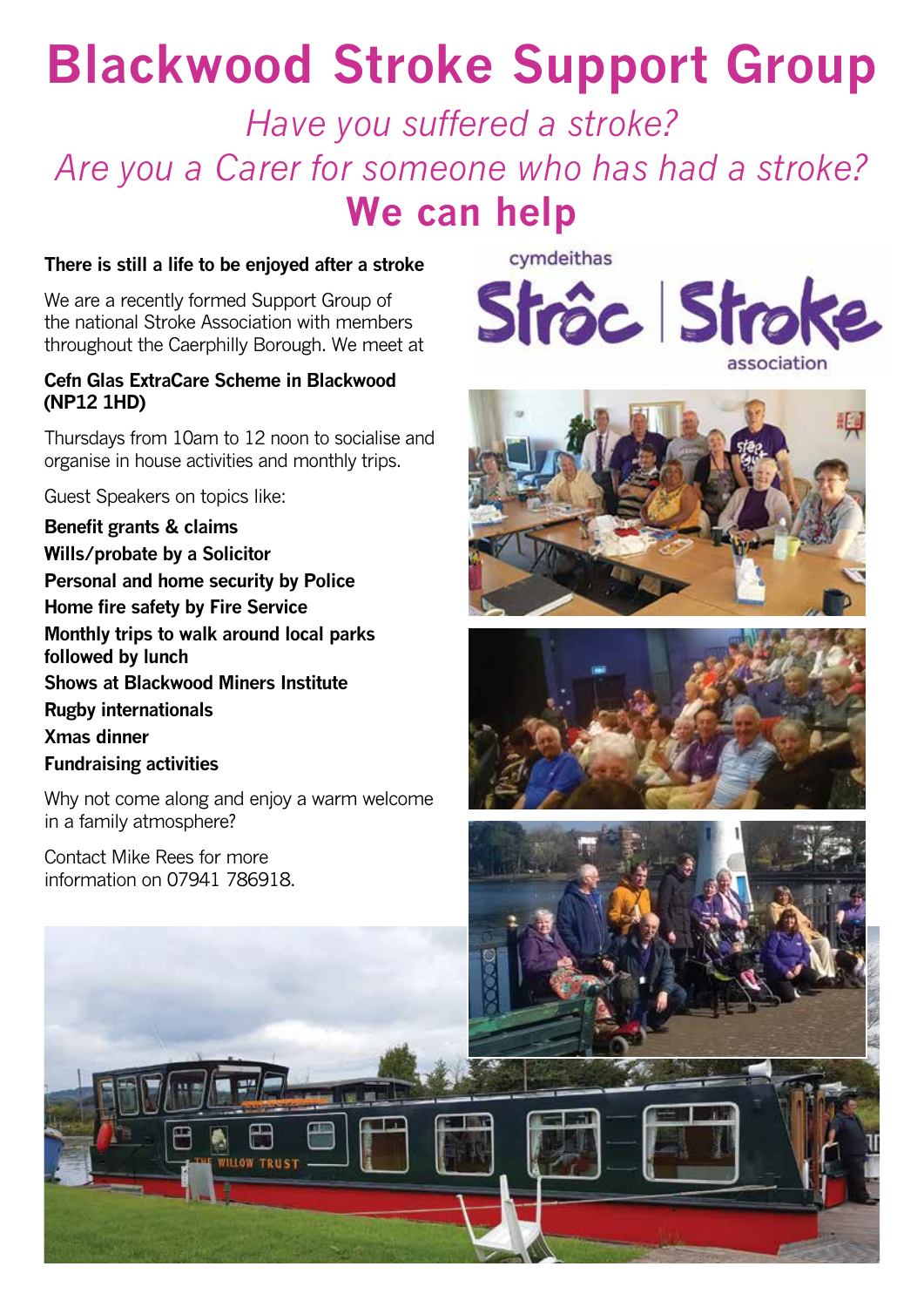## **Feedback**

Once again, we've been so honoured to have more positive feedback since we last wrote out. We're always looking for ways to improve, new things to do and are always happy to hear from carers, whether good or bad. Let us know what you think by calling, e-mailing, or popping along to one of our groups or activities.

We'd particularly like to know what carers would like from the team over the coming years, so all feedback will be gratefully received!

# **Young Carers**

Barnardo's Young Carers Project provides support for young carers and young adult carers up to the age of 25 in the Caerphilly Borough.

To contact Barnardo's please call 01633 612712 or e-mail: caerservices@barnardos.org,uk

For more information, the website address is www.barnardos.org.uk

# **Community Connectors**

The Carers Team works closely with the Community Connectors in Caerphilly, and they have asked us this time to include some wonderful artwork.

These were completed by Tony Scull who was referred to the Community Connectors; he is a stroke survivor and through the service now enjoys attending the stroke group in Blackwood and also an art group in Moose Hall, Blackwood, where he completed this work. Tony found both these groups through the Community **Connectors** 

The painting of the colliery is of the Taff-Merthyr Colliery CCP (the washroom) where he previously worked. The painting with the two men is of the Ely Pit Iron Foundry in Newport.

He did both of these from memory!



If you would like to contact the Community Connectors, please get in touch on 0808 100 2500 and ask for the Community Connectors.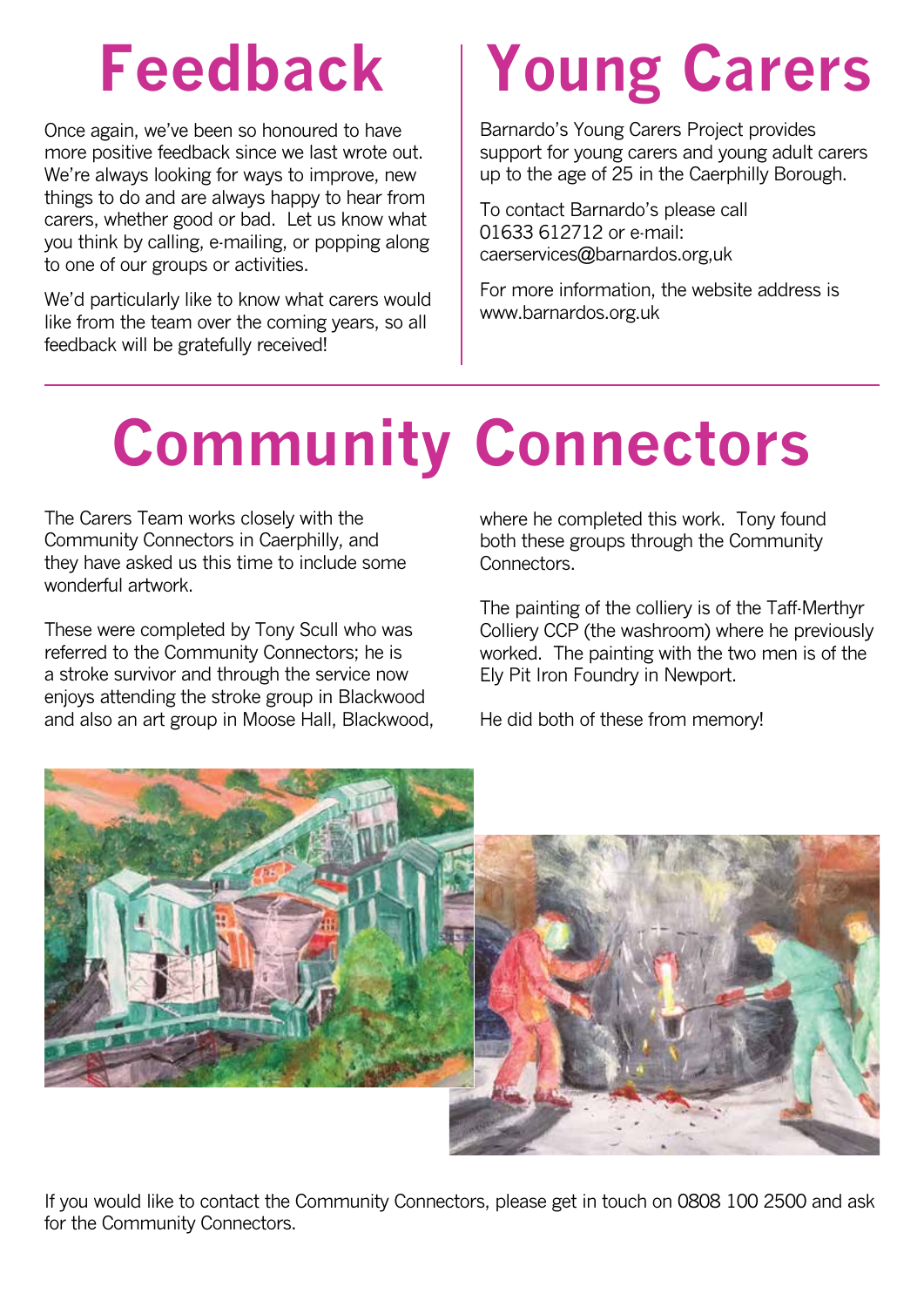## **South East Wales Shared Lives Scheme**

The South East Wales Shared Lives Scheme are urgently looking to recruit new Shared Lives Carers to provide long-term and respite arrangements.

Do you have motivation, commitment, strong values, a spare room and the availability to become a Shared Lives Carer?

Shared Lives Carers are self-employed and use their home as a base. Shared Lives Carers share their home, family and community life with individuals to help develop and maintain independent living skills, friendships and connections in their local area.



**Shared L** 

**South East Wales** 

If you are interested in finding out more then give us a ring on 01443 863046, send us an email to adultp@caerphilly.gov.uk or have a look at our website http://www.caerphilly.gov.uk/ Services/Services-for-adults-and-older-people/ Registered-providers-of-care/South-East-Wales-Shared-Lives-Scheme

## **Resources**

- Carer's emergency card please get in touch on carers@caerphilly.gov.uk or 07808 779367 if you would like one.
- Small grants scheme We currently have a small amount of money available to assist carers in their caring role. Carers can apply for

money for various things, such as household equipment, driving lessons, short breaks and help with new skills. Please get in touch for an application form.

• We still have some free Max Cards available for those of you with children under 25 which gives discounts on days out and activities. More details can be found here: http://www. mymaxcard.co.uk/ Get in touch if you would like one.

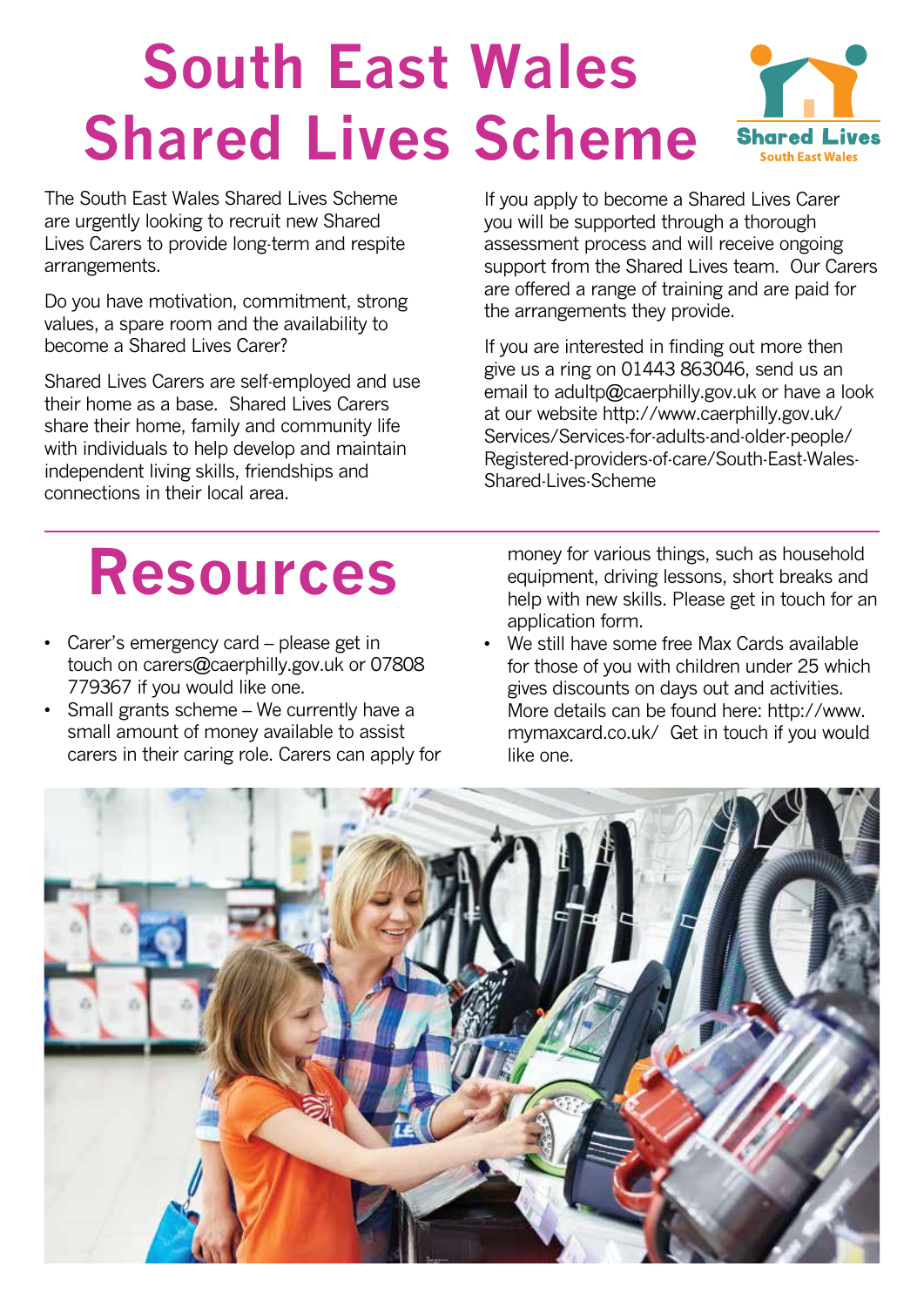# **Useful Links**

Here are some useful links that we have been using this month that we thought you might be interested in too.

#### www.carersuk.org/wales

Carers Wales – lots of information and advice for carers on a range of topics.

#### www.ctsew.org.uk

Carers Trust South East Wales – lots of information and advice on a local basis for carers.

#### www.alzheimers.org.uk

Alzheimer's Society – information for people with a dementia. Facility on website to search for local services (click on "Local Information" on the left hand side of the home page).

#### http://www.wales.nhs.uk/

Find a dentist, optician, GP surgery or pharmacy – if you are not currently registered these services and need to, you can find them here (look for "Find Local Services" on the left hand side, enter your postcode and check the relevant box).





#### www.jointlyapp.com

Jointly is an app that makes caring for someone a little easier, less stressful and a lot more organised by making communication and coordination between those who share the care as easy as a text message. You can access Jointly from anywhere.

#### www.youngcarerstoolkit.co.uk

This young carers' toolkit is aimed at professionals across Health, Education and Social Services, who are identifying, and have contact with young carers and young adult carers.

#### www.stroke.org.uk

In Wales, around 7,000 people every year have a stroke, while nearly 65,000 people are living with the long term effects of stroke. The Stroke Recovery Service is a flexible and tailored service designed to support stroke survivors, their families and carers with recovery after a stroke.

#### http://fibromyalgiasupportgroupsouthwales.com/

These are details of a support group for sufferers of this chronic pain condition. They offer advice and support everyone including families and carers. There are refreshments at every venue, with advice on new treatments, medications and research that is going on. Guest speakers every three months and quarterly newsletters, plus lunch every three months in different locations.